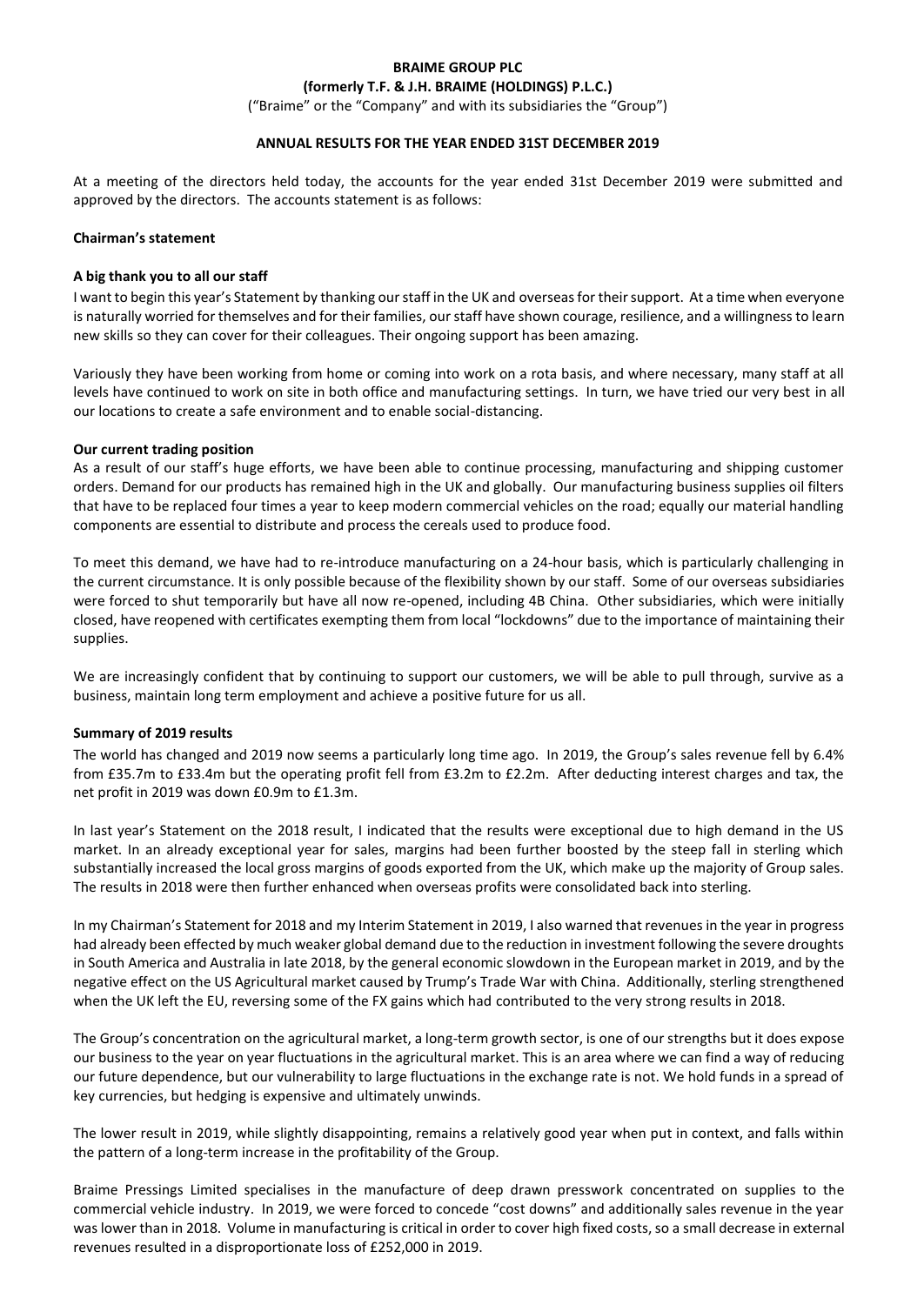## **Summary of 2019 results (continued)**

The 4B material handling division markets its products through exclusive distributors in approximately 50 countries, 6 regional overseas subsidiaries and 2 overseas branches. The division's niche products, both mechanical and electrical, are focused on providing innovative engineering solutions. External sales in 2019 were £1.4m lower, and together with the other factors explained earlier, this resulted in a reduction in profit of £0.6m in this division.

## **Capital expenditure**

In 2019, the Group invested £1.7m in new plant and machinery compared to £1.8m in 2018. Major investment has gradually transformed the Group's manufacturing facilities. The increase in the outstanding balance of depreciation is a drag on the results, but without steady improvements in taking cost out, the ability to compete in the long term is lost permanently. The investments in 2019 were principally in new manufacturing equipment installed in the UK and USA. More detail is given in the Strategic Report. In the current year, we have no major planned investment in new machinery and the focus is on completing existing projects.

In January, we announced an investment in a new 2,200m<sup>2</sup> facility to enable 4B France to relocate from their outdated and inadequate premises. The decision to construct a modern office and warehouse unit for 4B France, our European distribution business, was a major part of our strategy to mitigate against the potential negative effects of a "No deal" Brexit but remains an essential step to maintain and grow our sales in the European market.

Leasing proved difficult and cost prohibitive and would have necessitated moving to a more expensive location, in Amiens, 25km away, and also required us to compensate our staff for an increase in their commuting distance. Instead, we purchased land from an adjacent commune, Villers Bretonneux, and are constructing new bespoke premises, which will improve operating efficiencies and have the additional benefit of almost immediate access to the French motorway network. The total project cost is €2.2m, financed by a cash investment of €0.5m and bank loans of €1.7m borrowed at 1.3% per annum. Relocation is planned for February 2021.

# **Cash and financial position**

After funding capital investments, expenditure and working capital, cash outflow at the end of 2019 was £0.8m. More detail follows in the Strategic Review. Currently, the Group has available headroom of £2.3m which we believe is more than sufficient to operate the business, even allowing for the current exceptional circumstances.

## **Free Trade Agreement with the EU**

After three years wasted by internal fighting, and following the clear result of the last UK election, the UK finally left the EU on the 31st January 2020. Hopefully this painful chapter is finally closed and the position of the UK Government is unambiguous. Although the UK and EU have not yet reached agreement on the terms of a Free Trade Deal, given that it remains in their mutual self-interest, and even more so now in the dire economic circumstances caused by the Coronavirus epidemic, a failure to do so is almost unimaginable. No doubt, as usual, final agreement will only be achieved at the very last moment.

## **Dividend**

In October 2019 the first interim dividend was increased from 3.5p to 3.6p. It had been the Board's intention to increase the second interim dividend but after careful thought, the directors have decided it is no longer appropriate to do so and instead have decided to maintain last year's dividend of 8.0p, making a total dividend for the year of 11.6p. The second interim dividend of 8.0p will be paid on the 5th June 2020 to the holders of Ordinary and 'A' Ordinary Shares on the 22nd May 2020.

## **2020 AGM**

At the time of writing, the UK government has prohibited public gatherings and non-essential travel. The 2020 AGM will therefore be run as a closed meeting and shareholders will unfortunately not be able to attend in person. Shareholders are strongly encouraged to submit a proxy vote in advance of the meeting and details of how to do this can be found on the notes to the Notice of the Meeting within the Annual Report. Shareholders are encouraged to appoint the Chairman of the meeting as their proxy rather than a named person who will not be permitted to attend the meeting. This will ensure your votes are cast in accordance with your wishes.

The Annual General Meeting of the members of the Company will be held at the registered office of the company at Hunslet Road, Leeds, LS10 1JZ on Monday 29th June 2020 at 11.45am. The Annual Report and financial statements will be sent to shareholders by 1st June 2020 and will also be available on the Company's website ([www.braimegroup.com\)](http://www.braimegroup.com/) from that date.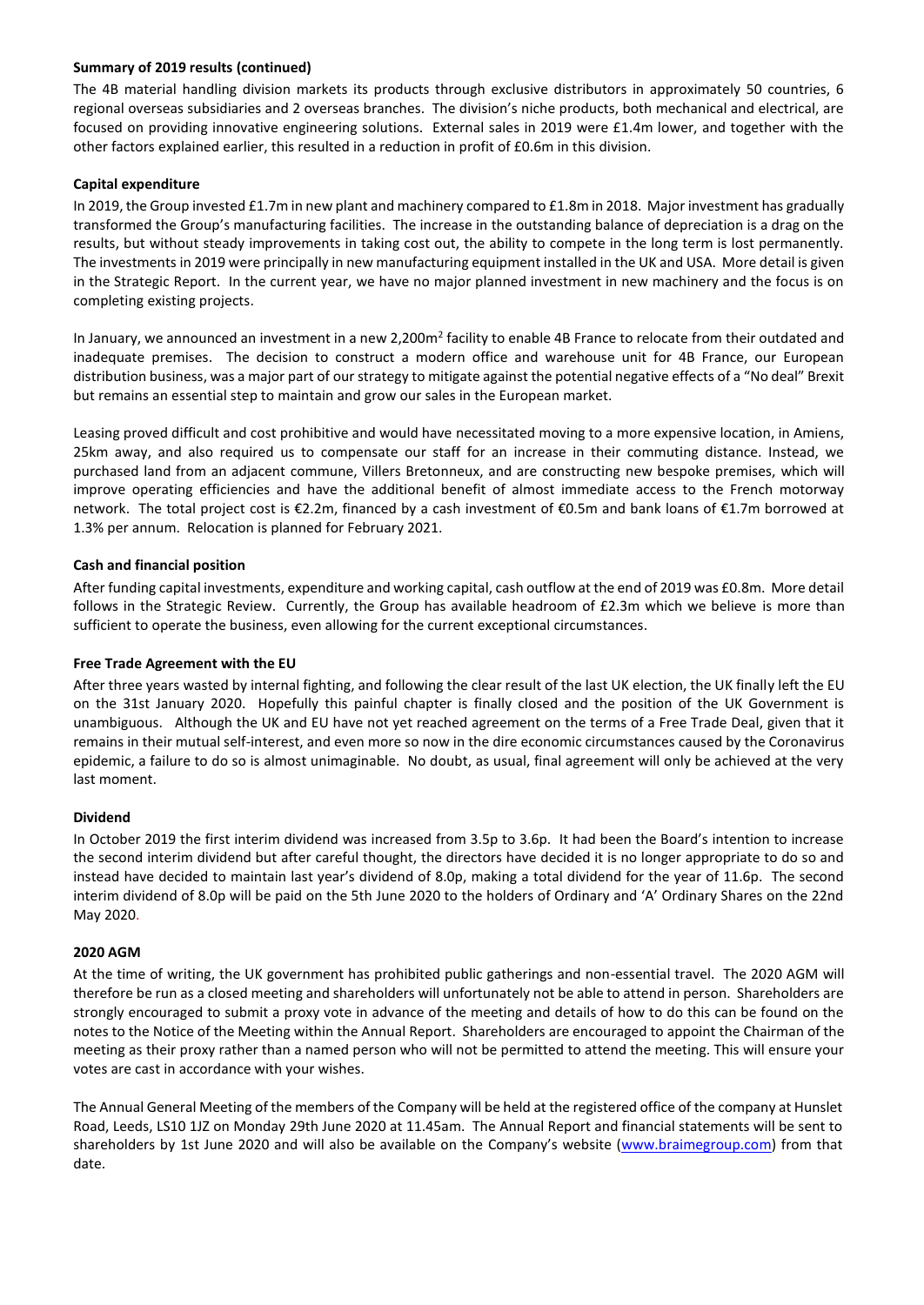#### **Longer-term outlook and strategy**

In both March and April, we have achieved sales revenues very close to our original budget set in December 2019 and demand is likely to remain at similar levels for the next few months. While forward orders have now fallen very slightly, our customers advise us that they currently have several months backlog for projects for completion in 2020, which has built up due to the temporary closure of construction sites. So, our subsidiaries are hopeful of a "bounce" once manufacturing and construction sites re-open.

It is important to emphasise that this is all subject to change, as we are in unknown territory and whilst the Group is currently in a relatively fortunate position, we are taking the necessary steps to ensure we remain flexible, carefully managing our cashflow, and keeping expenditure under constant review.

Going further forward, a decline in the new build of commercial vehicles is a strong possibility as demand for new commercial vehicles is likely to fall in the current climate. Similarly, while our OEM customers who manufacturing new handling and processing facilities, currently have full order books for projects to be completed in 2020, it is likely that order books will not be refilled quickly by new equipment for projects in 2021, as the appetite for risk and investment declines and finance becomes less available.

We need to start immediately on finding new ways of working for all our staff, both those on site and those working from home. At the same time, we must prepare ourselves for the likelihood of lower demand while the world economy struggles to recover and concentrate ourselves on reducing cost and increasing efficiency.

Our policy has always been to stay close to our customers and we will have to find innovative ways of achieving this. Above all we need to refocus on our long-term strategy of introducing new products and new customers to compensate for the decline in existing products if we are to maintain the recent growth of the Braime Group.

**Nicholas Braime,** Chairman

12th May 2020 For further information please contact:

Braime Group PLC Nicholas Braime/Cielo Cartwright 0113 245 7491

W. H. Ireland Limited Katy Mitchell 0113 394 6628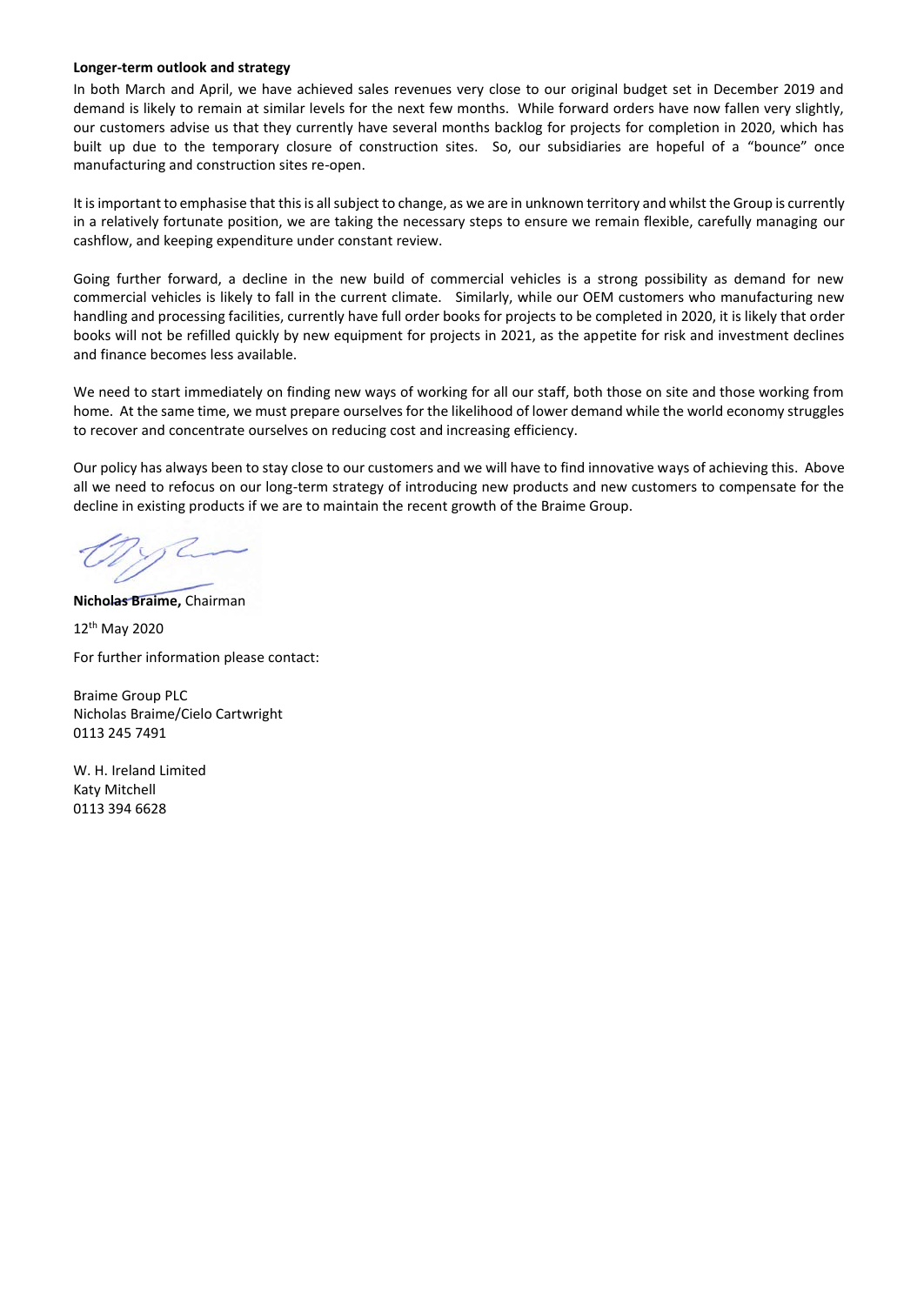The directors present their strategic report of the Company and the Group for the year ended 31st December 2019.

#### **Principal activities**

The principal activities of the Group during the year under review was the manufacture of deep drawn metal presswork and the distribution of material handling components and monitoring equipment. Manufacturing activity is delivered through the Group's subsidiary Braime Pressings Limited and the distribution activity through the Group's 4B division.

Braime Pressings specialises in metal presswork, including deep drawing, multi-stage progression and transfer presswork. Founded in 1888, the business has over 130 years of manufacturing experience. The metal presswork segment operates across several industries including the automotive sector and supplies external as well as group customers.

The subsidiaries within the 4B division are industry leaders in developing high quality, innovative and dependable material handling components for the agricultural and industrial sectors. They provide a range of complementary products including elevator buckets, elevator and conveyor belting, elevator bolts and belt fasteners, forged chain, level monitors and sensors and controllers for monitoring safety and providing preventative maintenance systems which facilitate handling and minimise the risk of explosion in hazardous areas. The 4B division has operations in the Americas, Europe, Asia, Australia and Africa and export to over fifty countries. The US subsidiary also has a new injection-molding plant. All injection-molded products are made wholly for internal consumption and this is classed as 4B division activity rather than included in the manufacturing segment.

#### **Performance highlights**

For the year ended 31st December 2019, the Group generated revenue of £33.4m, down £2.3m from prior year. Profit from operations was £2.2m, down £1.0m from prior year. EBITDA was £3.5m. At 31st December 2019, the Group had net assets of £14.3m. The full year results are in line with expectations at the half-year, when there were indications that the agricultural markets globally were seeing a reduction in activity, in part due to the continuing US-Sino tariff retaliations.

#### **Cash flow**

Inventories increased by £0.7m and trade and other receivables decreased by £1.0m reflecting the reduced sales activity. These were partly offset by a decrease in our trade and other payables of £1.5m. In total the business generated funds from operations of £1.7m (2018 - £2.4m). The group maintained its programme of investment during the year, spending £1.7m on capital items. After the payment of other financial costs and the dividend, the cash balance (net of overdraft) was £0.7m, a decrease of £0.8m from the prior year.

#### **Bank facilities**

The Group's operating banking facilities are renewed annually. The arrangements with HSBC provide sufficient headroom to the Group and have allowed us to make the necessary investments in the year. The business has good relations with its bankers who are cognizant of the general economic uncertainties facing the business as a result of the corona virus outbreak and the yet unknown trading rules that will apply when transitional arrangements for Brexit terminate at the end of the year. The Group has kept abreast of government backed loans and grants and will apply for relevant funding as appropriate to its needs.

#### **Taxation**

The tax charge for the year was £0.4m, with an effective rate of tax of 23% (2018 – 26%). The effective rate is higher than the standard UK tax rate of 19% (2018 – 19%), this results from the blending effect of the different rates of tax applied by each of the countries in which the Group operates, in particular, our operations in the US less group reliefs available from losses. In any financial year the effective rate will depend on the mix of countries in which profits are made, however the Group continues to review its tax profile to minimise the impact.

#### **Capital expenditure**

In 2018, the Group invested £1.7m (2018 - £1.8m) in plant and equipment. £0.3m relates to the purchase of a new injection molding machine in the USA. Other major investments relate to installation of two hydraulic presses and a bolt forming machine in the UK, as well as a 190KW solar panel system which will provide circa 25% of the UK businesses' electricity requirements. The Group also introduced an automated components washer. Our chief investment plan in 2020 is the setup of a new warehouse for 4B France at a cost of €2.2m. This will be partly funded from existing cash resources and bank facilities. In addition, Bank of Credit du Nord and BPI-France are jointly providing a loan of €1.7m repayable over 15 years at an interest rate of 1.3%. In the light of the Covid-19 pandemic we are keeping a careful review of the timing of funds draw-down.

#### **Balance sheet**

Net assets of the Group have increased to £14.3m (2018 - £13.3m). A foreign exchange loss of £0.3m (2018 – gain of £0.2m) was recorded on the re-translation of the net assets of the overseas operations, which has decreased retained earnings in the year.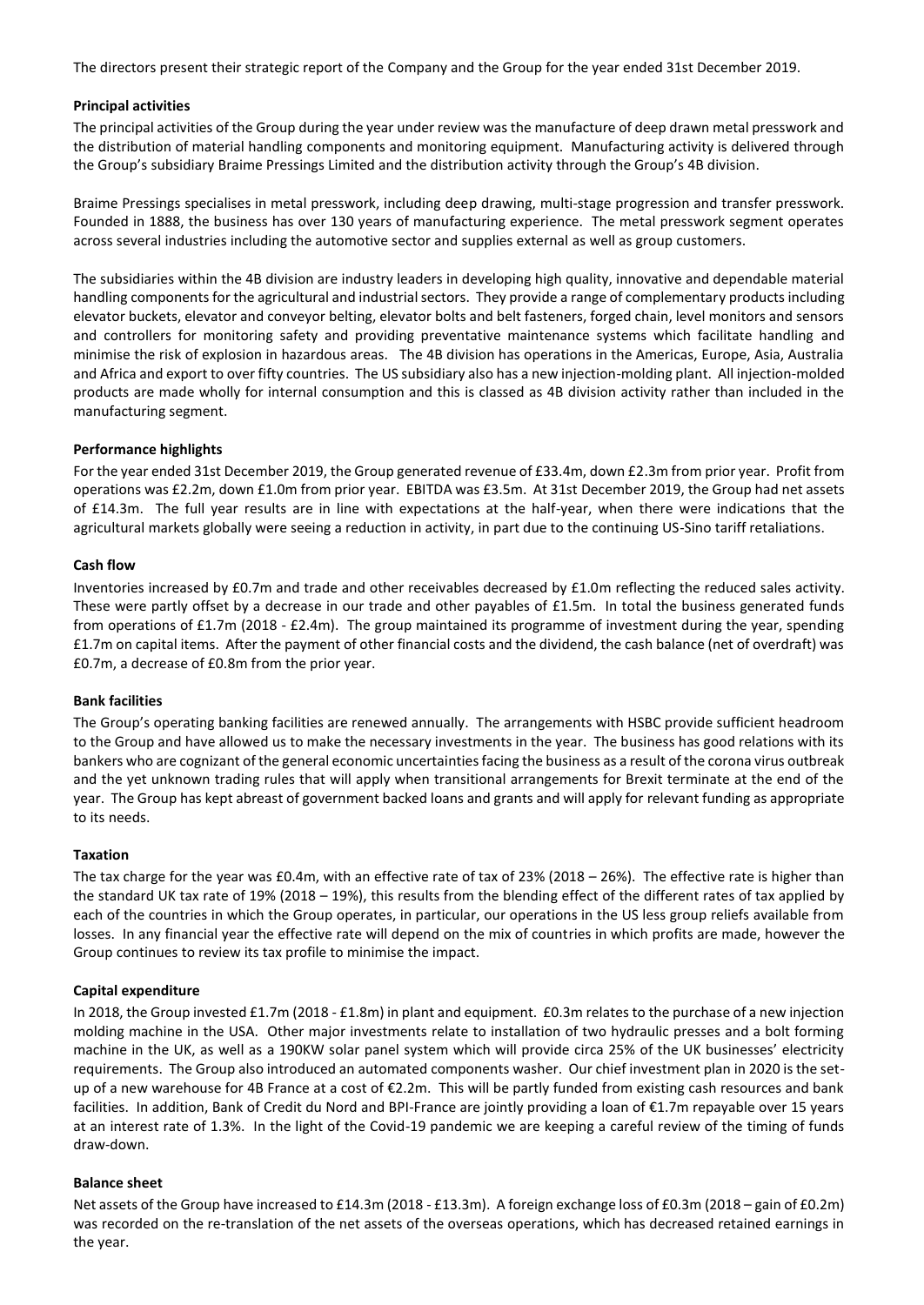#### **Principal exchange rates**

The Group reports its results in sterling, its presentational currency. The Group operates in six other currencies and the principal exchange rates in use during the year and as at 31st December 2018 are shown in the table below. Following the exit of the UK from the EU, sterling strengthened against many of the currencies in which we operate and consequently as mentioned above the Group's reserves decreased by £0.3m from losses in foreign currency translations.

|                         |            | Average rate   | Average rate   | <b>Closing rate</b> | <b>Closing rate</b> |
|-------------------------|------------|----------------|----------------|---------------------|---------------------|
| Currency                | Symbol     | Full year 2019 | Full year 2018 | 31st Dec 2019       | 31st Dec 2018       |
| Australian Dollar       | <b>AUD</b> | 1.8399         | 1.787          | 1,8834              | 1.809               |
| Chinese Renminbi (Yuan) | <b>CNY</b> | 8.8096         | 8.700          | 9.1501              | 8.676               |
| Euro                    | EUR        | 1.1443         | 1.130          | 1.1765              | 1.115               |
| South African Rand      | ZAR        | 18.4531        | 17.627         | 18.5475             | 18.364              |
| Thai Baht               | THB        | 39.5778        | 42.962         | 39.3460             | 41.301              |
| United States Dollar    | USD        | 1.2807         | 1.332          | 1.3210              | 1.277               |

## **Our business model**

The two segments of the Group are very different operations and serve different markets, however together they provide diversification, strength and balance to the Group and their activities.

The focus of the manufacturing business is to produce quality, technically demanding components. The use of automated equipment allows us to produce in high volumes whilst maintaining flexibility to respond to customer demands.

The material handling components business operates from a number of locations around the globe allowing us to be close to our core markets. The focus of the business is to provide innovative solutions drawing on our expertise in material handling and access to a broad product range.

#### **Performance of Braime Pressings Limited, manufacturer of deep drawn metal presswork**

Braime Pressings Limited sales fell by £1.3m compared to prior year. Intercompany sales and external sales were £3.4m each as compared to £3.9m and £4.3m respectively in 2018. This has resulted in a loss for the period of £0.3m (2018 – profit £0.1m). The manufacturing arm continues to face pricing pressures in a highly competitive environment, however the board believes the business continues to add strategic value through its supply to the 4B division and complementary engineering expertise.

## **Performance of the 4B division, world wide distributor of components and monitoring systems for the material handling industry**

Revenues fell from £37.9m to £36.2m, with external sales down £1.4m. The 4B group sales were affected by the US-Sino trade war but a significant reduction in sales was in the UK and European market which fell by £1.4m compared to 2018. Last year's sales were particularly high due to stock build in anticipation of Brexit. Profit for the period fell by £0.6m to £1.8m as a result of reduced sales.

We continue to invest in product development and enhance features of our secure, cloud based industrial monitoring solution, Hazardmon which is revolutionary for introducing greater levels of transparency and record keeping.

The Covid-19 pandemic casts a long shadow over the global economy and all businesses. It is too early to assess its impact on the Group's performance in 2020 and revenues and profits may be affected over the coming months. The Group's underlying business model is on a solid base and its wide geographical presence in the agricultural equipment sector, which is essential for the maintenance of food supply, provides it with some buffer in the current turbulent economic climate. With the continuing support of its bankers, the loyalty of its dedicated employees and its longstanding customers and partners, the Group remains positive it will weather these adversities.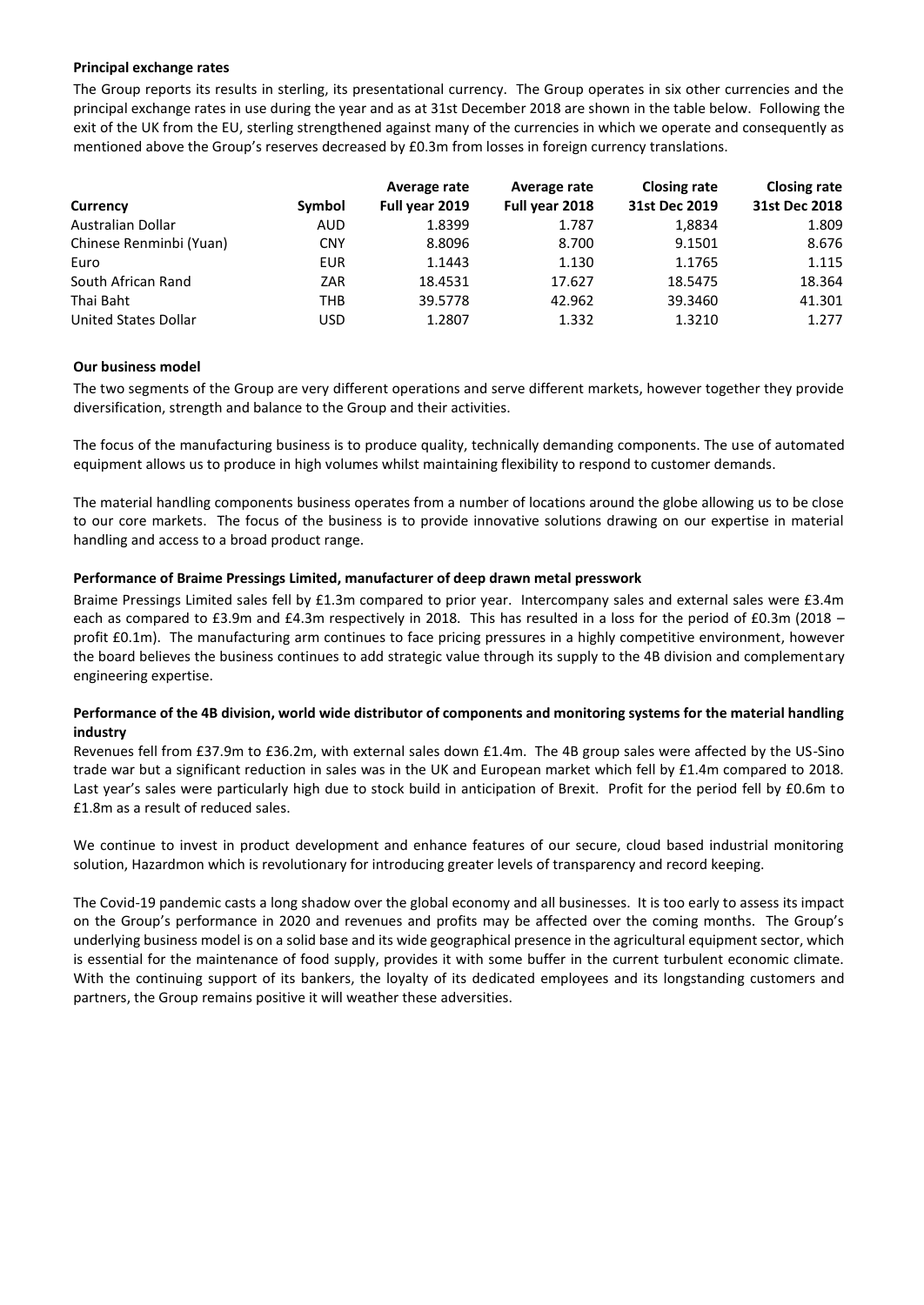## **Key performance indicators**

The Group uses the following key performance indicators to assess the performance of the Group as a whole and of the individual businesses:

| Key performance indicator | <b>Note</b> | 2019     | 2018     |
|---------------------------|-------------|----------|----------|
| Turnover growth           | 1           | (6.4%)   | 13.6%    |
| Gross margin              | 2           | 49.1%    | 48.4%    |
| Operating profit          | 3           | £2.21m   | £3.24m   |
| Stock days                | 4           | 176 days | 141 days |
| Debtor days               | 5           | 57 days  | 56 days  |

## Notes to KPI's

## 1. Turnover growth

The Group aims to increase shareholder value by measuring the year on year growth in Group revenue. Whilst 2019 is down on the prior year, 2018 was an exceptional year, with sales increasing from stock-build up by customers in anticipation of Brexit.

## 2. Gross margin

Gross profit (revenue plus change in inventories less raw materials used) as a percentage of revenue is monitored to maximise profits available for reinvestment and distribution to shareholders. The year on year improvement in margin has resulted from operational efficiencies in the supply chain.

## 3. Operating profit

Sustainable growth in operating profit is a strategic priority to enable ongoing investment and increase shareholder value. Reduced turnover has impacted operating profit which has also been affected by the sterling strengthening. The Group's investment in new plant and machinery over the past two years has increased its depreciation expense.

## 4. Stock days

The average value of inventories divided by raw materials and consumables used and changes in inventories of finished goods and work in progress expressed as a number of days is monitored to ensure the right level of stocks are held in order to meet customer demands whilst not carrying excessive amounts which impacts upon working capital requirements. Stockholding has increased in part due to the timing of orders in the UK close to the year end.

## 5. Debtor days

The average value of trade receivables divided by revenue expressed as a number of days. This is an important indicator of working capital requirements. Debtor days still average within the standard payment terms of 60 days, however senior management are focused on reducing this to improve cash.

Other metrics monitored weekly or monthly include quality measures (such as customer complaints), raw materials buying prices, capital expenditure, line utilisation, reportable accidents and near-misses.

## **Adoption of new standard IFRS 16**

The Group adopted IFRS 16 at 1st January 2019. Please refer to note 9 of the financial statements.

## **Principal risks and uncertainties**

#### Coronavirus Covid-19

At the time of writing, the Covid-19 pandemic presents by far the largest risk and uncertainty facing all businesses worldwide. The risk presents itself in various forms, including but not limited to the threat of continuity of supplies, the health of our employees, the ability of customers to meet payments, and currency fluctuations resulting from government interventions.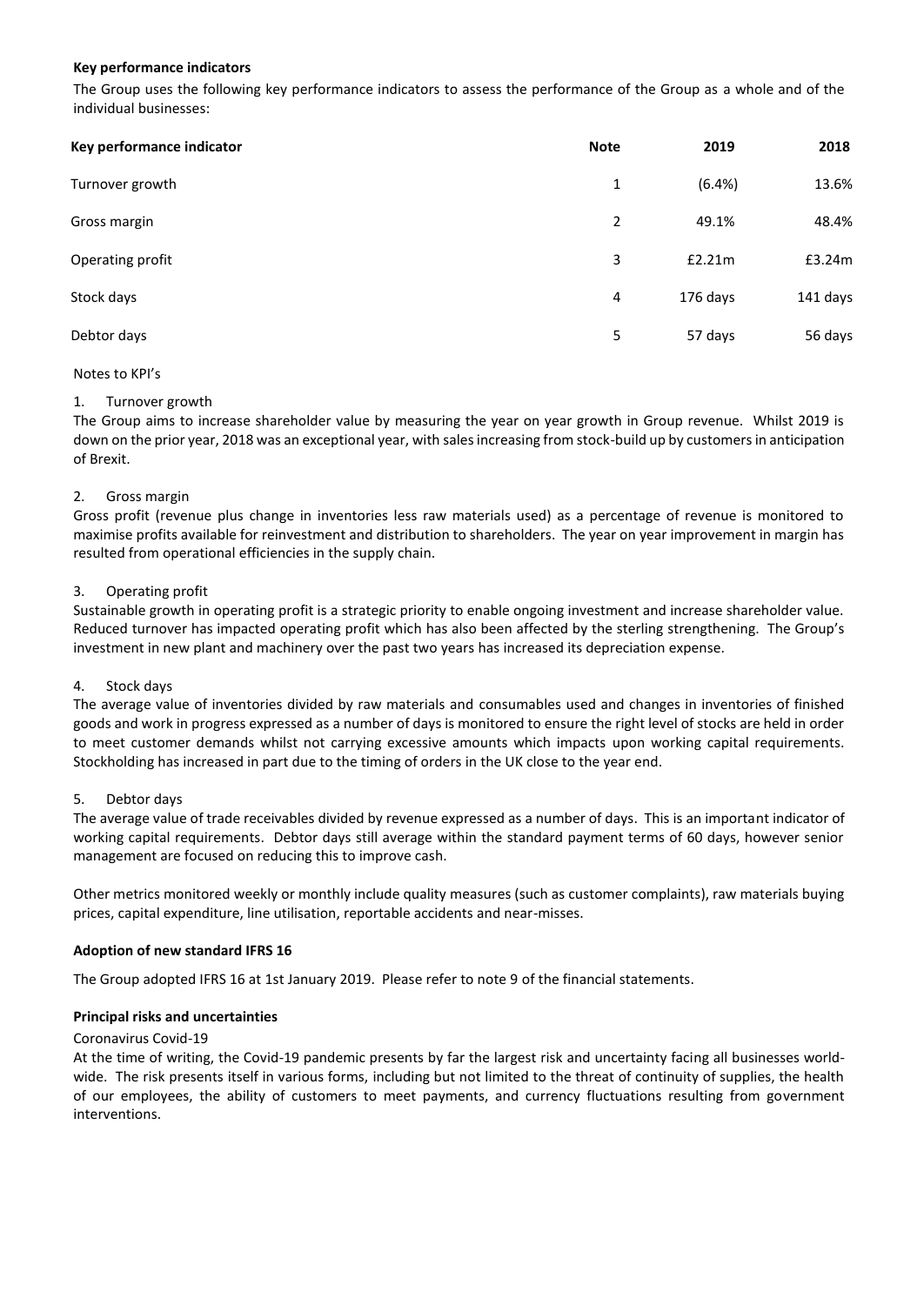## **Principal risks and uncertainties (continued)**

The Group supplies essential components parts into the agricultural materials handling sector and it is anticipated that governments will take all necessary steps to protect the food supply chain. Consequently, the Group does not expect that governments will shut down its operations (at least not for any length of time) as has been the case with the hospitality and leisure industries. Early indications are that demand for staple milled products such as rice and flour is on the increase. Nevertheless, threats emerge from key personnel becoming infected with the virus, suppliers being unable to fulfil orders, be it raw materials or inventory supplies or logistics partners unable to conduct deliveries. The Group has invoked its Business Continuity Plan and as far as possible put in place contingency measures to maintain operations, including the retraining of personnel in key processes, social distancing and reviewing alternative suppliers. The Group's key objective is to ensure the safety and well-being of our employees, while continuing to trade as normally as possible. The Group is closely monitoring developments with its various subsidiaries as new announcements unfold, to ensure that the businesses can respond with agility to guidance and mandates, and in order to avail itself of the relevant government support as they become available.

# General risks

The market remains challenging for our manufacturing division, due to pricing pressures throughout the supply chain. The maintenance of the TS16949 quality standard is important to the Group and allows it to access growing markets within the automotive and other sectors. A process of continual improvement in systems and processes reduces this risk as well as providing increased flexibility to allow the business to respond to customer requirements.

Our 4B division maintains its competitive edge in a price sensitive market through the provision of engineering expertise and by working closely with our suppliers to design and supply innovative components of the highest standard. In addition, ranges of complementary products are sold into different industries. The monitoring systems are developed and improved on a regular basis.

The directors receive monthly reports on key customer and operational metrics from subsidiary management and review these. The potential impact of business risks and actions necessary to mitigate the risks, are also discussed and considered at the monthly board meetings. During the year the directors undertook a formal business continuity planning exercise with respect to its UK operations. The more significant risks and uncertainties faced by the Group are set out below:-

- **Raw material price fluctuation**:- The Group is exposed to fluctuations in steel and other raw material prices and to mitigate this volatility, the Group fixes its prices with suppliers where possible.
- **Reputational risk**:- As the Group operates in relatively small markets any damage to, or loss of reputation could be a major concern. Rigorous management attention and quality control procedures are in place to maximise right first time and on time delivery. Responsibility is taken for ensuring swift remedial action on any issues and complaints.
- **Damage to warehouse or factory:-** Any significant damage to a factory or warehouse will cause short-term disruption. To mitigate these risks, the Group has arrangements with key suppliers to step up supply in the event of a disruption.
- **Brexit impact:-** The Group, along with other businesses, faces economic and political uncertainty in the future resulting from the UK leaving the EU as the trade deal with the EU is yet to be determined when the transitional arrangements end on 31st December 2020. However, the directors consider that its operations in Europe provide the group with further trading options and the fact that three-quarters of the Group's revenues are derived from markets outside the EU provides the Group with some resilience to any impact.
- **Economic fluctuations**:- The Group derives a significant proportion of its profits from outside the UK and is therefore sensitive to fluctuations in the economic conditions of overseas operations including foreign currency fluctuations.

## **Financial instruments**

The operations expose the Group to a variety of financial risks including the effect of changes in interest rates on debt, foreign exchange rates, credit risk and liquidity risk.

The Group's exposure in the areas identified above are discussed in note 17 of the financial statements.

The Group's principal financial instruments comprise sterling and foreign cash and bank deposits, bank loans and overdrafts, other loans and obligations under finance leases together with trade debtors and trade creditors that arise directly from operations. The main risks arising from the Group's financial instruments can be analysed as follows:

## *Price risk*

The Group has no significant exposure to securities price risk, as it holds no listed equity instruments.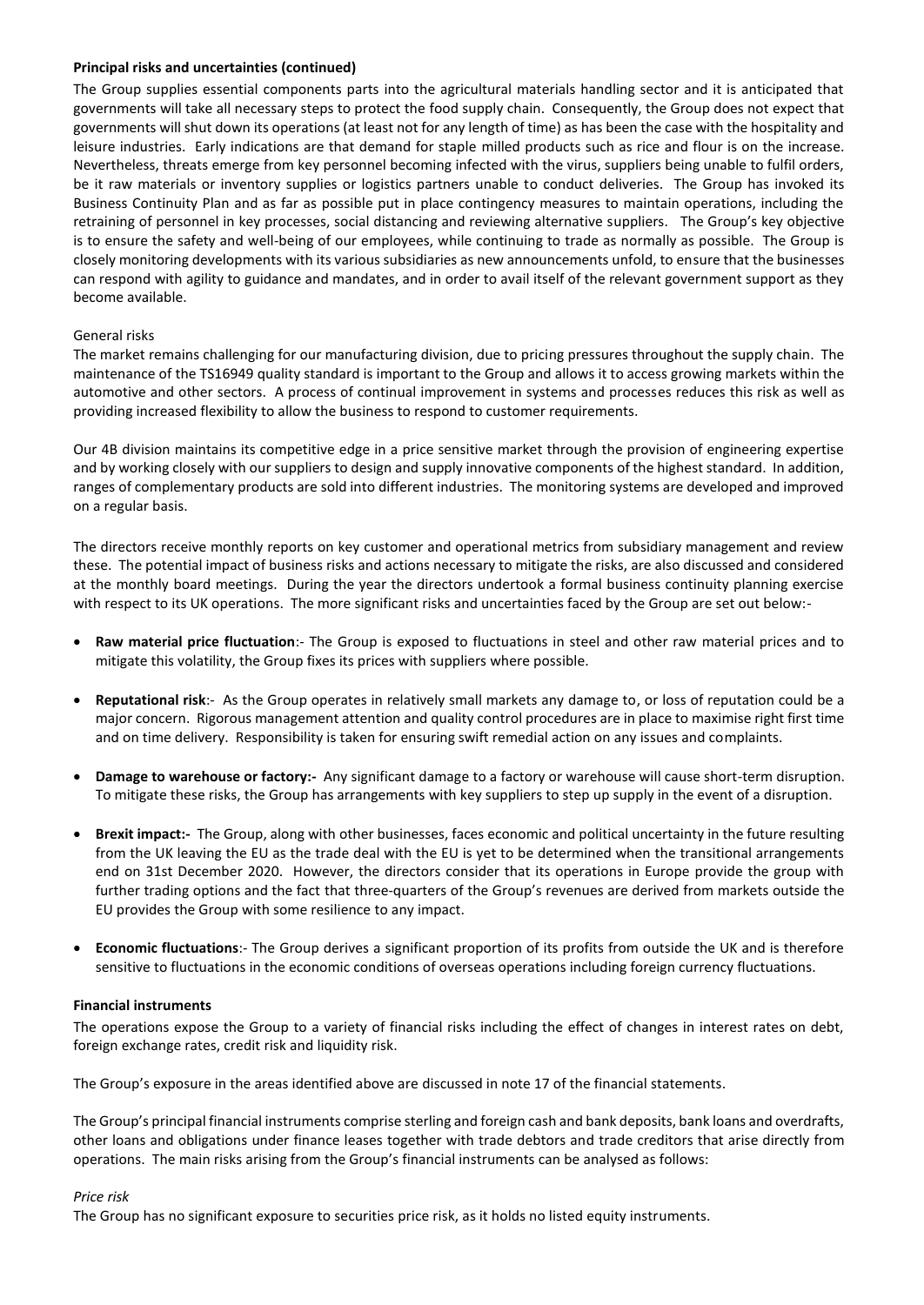# **Financial instruments (continued)**

## *Foreign currency risk*

The Group has a centralised treasury function which manages the Group's banking facilities and all lines of funding. Forward contracts are on occasions used to hedge against foreign exchange differences arising on cash flows in currencies that differ from the operational entity's reporting currency.

# *Credit risk*

The Group's principal financial assets are bank balances, cash and trade receivables, which represent the Group's maximum exposure to credit risk in relation to financial assets.

The Group's credit risk is primarily attributable to its trade receivables. Credit risk is mitigated by a stringent management of customer credit limits by monitoring the aggregate amount and duration of exposure to any one customer depending upon their credit rating. The Group also has credit insurance in place. The amounts presented in the balance sheet are net of allowance for doubtful debts, estimated by the Group's management based on prior experience and their assessment of the current economic environment.

The credit risk on liquid funds is limited because the counterparties are banks with high credit-ratings assigned by international credit-rating agencies. The Group has no significant concentration of credit risk, with exposure spread over a large number of counterparties and customers.

## *Liquidity risk*

The Group's policy has been to ensure continuity of funding through acquiring an element of the Group's fixed assets under finance leases and arranging funding for operations via medium-term loans and overdrafts to aid short term flexibility.

## *Cash flow interest rate risk*

Interest rate bearing assets comprise cash and bank deposits, all of which earn interest at a fixed rate. The interest rate on the bank overdraft is at market rate and the Group's policy is to keep the overdraft within defined limits such that the risk that could arise from a significant change in interest rates would not have a material impact on cash flows. The Group's policy is to maintain other borrowings at fixed rates to fix the amount of future interest cash flows.

The directors monitor the level of borrowings and interest costs to limit any adverse effects on the financial performance of the Group.

## **Health and safety**

We maintain healthy and safe working conditions on our sites and measure our ability to keep employees and visitors safe. We continuously aim to improve our working environments to ensure we are able to provide a safe occupational health and safety standards to our employees and visitors. The directors receive monthly H&S reports and we carry out regular risk management audits to identify areas for improvement and to minimise safety risks. Our H&S manager has been involved in formulating plans and procedures in the event of an outbreak of the Covid-19 virus in our premises. As part of our precautionary measures we have introduced social distancing and hand sanitisers in our factory and those able to work from home are enabled to do so. As a global business, the Group is able to tap into the experience of its various international locations to share best practice and learning points.

## **Research and development**

The Group continues to invest in research and development and regularly liaises with university engineering groups with a view to improving features of its products. This has resulted innovations in the products which will benefit the Group in the medium to long term.

## **Duties to promote the success of the Company**

Section 172 of the Companies Act 2006 requires the directors to act in a way that they consider, in good faith, would be most likely to promote the success of the Company for the benefits of its members as a whole, and in doing so have regard (amongst other matters) to:

- the most likely consequences of any decision in the long term;
- the interest of the Company's employees;
- the need to foster the Company's business relationships with suppliers, customers and others;
- the impact of the Company's operations on the community and the environment;
- the desirability of the Company maintaining a reputation for high standards of business conduct; and
- the need to act fairly between the members of the Company.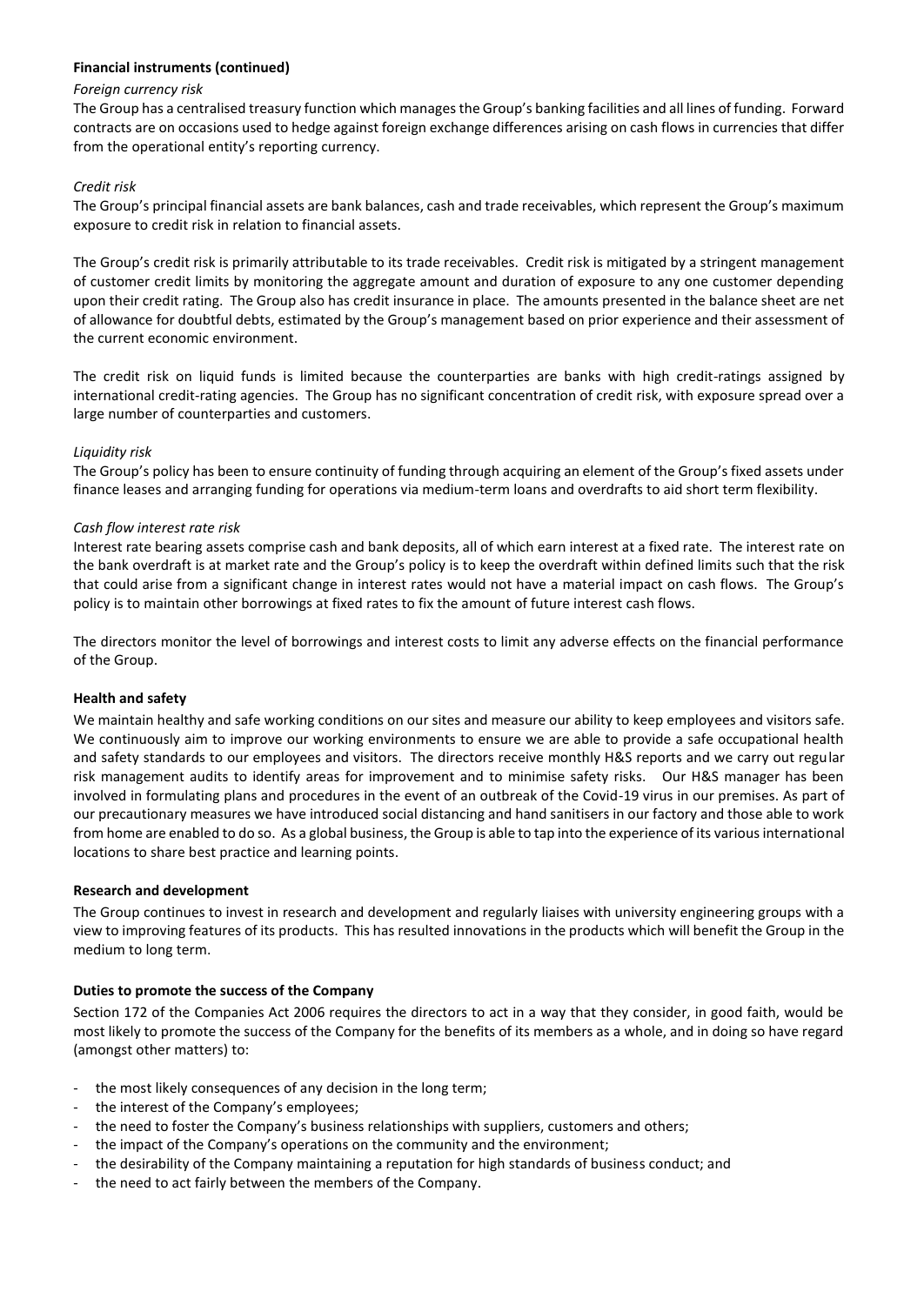## **Duties to promote the success of the Company (continued)**

The Board confirms that, during the year, it has had regard to the matters set out above. Further details as to how the directors have fulfilled their duties are set out below and in the Governance Report within the Annual Report which in particular, expands on directors' duties and stakeholder liaison.

## **Business ethics and human rights**

The Board is respectful of the Company's long history, and considers the long-lasting impact of it decisions. We are committed to conducting our business ethically and responsibly, and treating employees, customers, suppliers and shareholders in a fair, open and honest manner. As a business, we receive audits by both our independent auditors and by our customers and we look to source from suppliers who share our values. We encourage our employees to provide feedback on any issues they are concerned about and have a whistle-blowing policy that gives our employees the chance to report anything they believe is not meeting our required standards.

The Group is similarly committed to conducting our business in a way that is consistent with universal values on human rights and complying with the Human Rights Act 1998. The Group gives appropriate consideration to human rights issues in our approach to supply chain management, overseas employment policies and practices. Where appropriate, we support community partnering.

# **Employees**

The quality and commitment of our people has played a major role in our business success. This has been demonstrated in many ways, including improvements in customer satisfaction, the development of our product lines and the flexibility they have shown in adapting to changing business requirements. Employee performance is aligned to the achievement of goals set within each subsidiary and is rewarded accordingly. Employees are encouraged to use their skills to best effect and are offered training either externally or internally to achieve this. As a global business, the Group fully recognises and seeks to harness the benefits of diversity within its work force. The Group is grateful to its employees for continuing to come to work in what is a worrying time for themselves and their families.

# **Environment**

The Group's policy with regard to the environment is to understand and effectively manage the actual and potential environmental impact of our activities. Operations are conducted such that we comply with all legal requirements relating to the environment in all areas where we carry out our business. The Group continuously looks for ways to harness energy reduction (electricity and gas) and water. In 2019, the Company installed a 190KW solar system on its UK premises, this green energy will provide 25% of the UK's current electricity requirements. During the period of this report the Group has not incurred any fines or penalties or been investigated for any breach of environmental regulations.

## **Social and community matters**

We recognise our responsibility to work in partnership with the communities in which we operate and we encourage active employee support for their community in particular, in aid of technical awareness and training. During the year, we participated in a number of education events encouraging interest in engineering in young people. It is our policy not to provide political donations.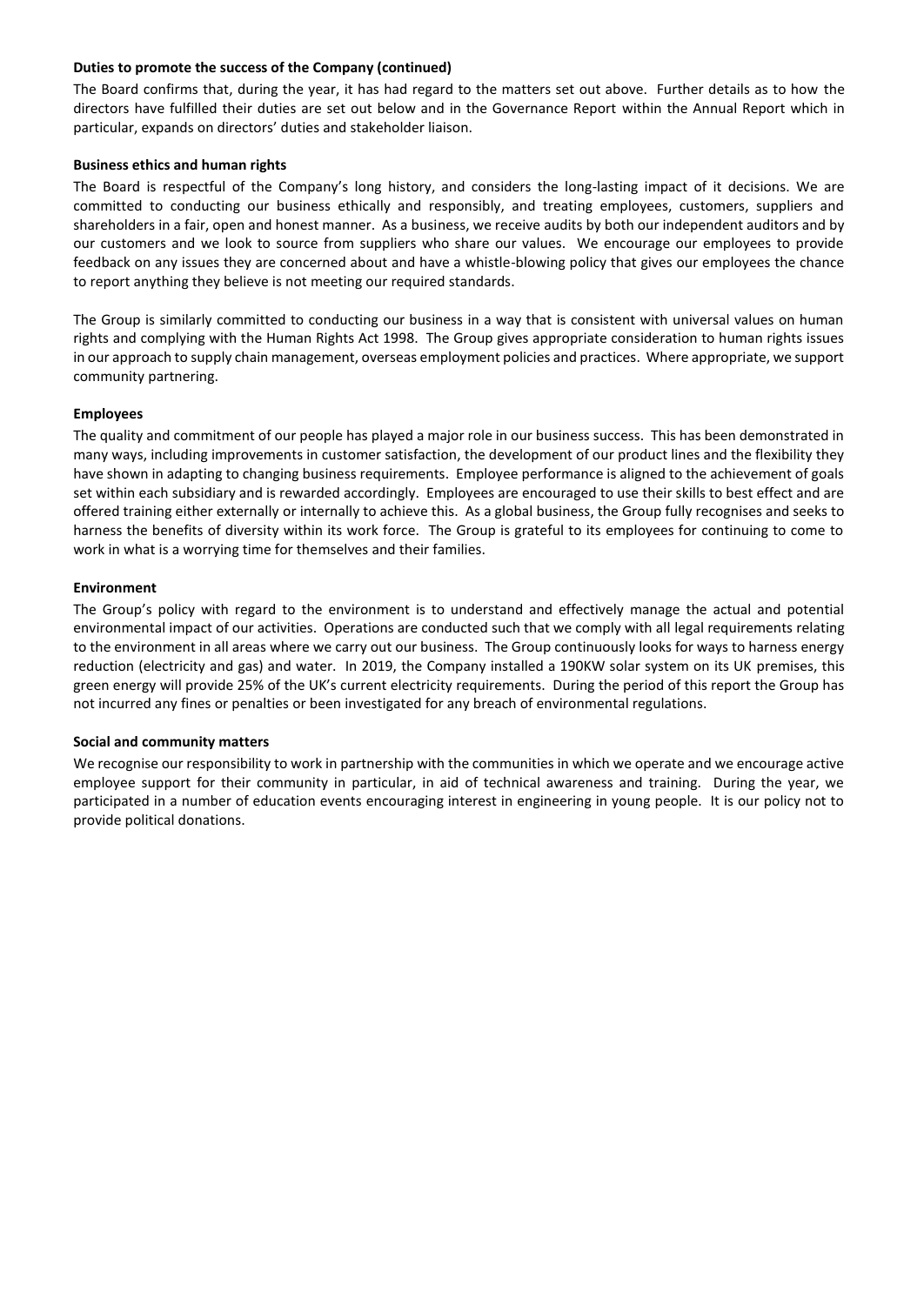# **Consolidated income statement for the year ended 31st December 2019 (audited)**

|                                                               | 2019      | 2018           |
|---------------------------------------------------------------|-----------|----------------|
|                                                               | £'000     | E'000          |
| Revenue                                                       | 33,433    | 35,718         |
| Changes in inventories of finished goods and work in progress | 959       | 1,229          |
| Raw materials and consumables used                            | (17, 986) | (19, 677)      |
| Employee benefits costs                                       | (8,530)   | (8,300)        |
| Depreciation and amortisation expense                         | (1,236)   | (788)          |
| Other expenses                                                | (4, 737)  | (4,940)        |
| Other operating income                                        | 318       |                |
| <b>Profit from operations</b>                                 | 2,221     | 3,242          |
| Finance expense                                               | (477)     | (227)          |
| Finance income                                                | 2         | $\overline{2}$ |
| Profit before tax                                             | 1,746     | 3,017          |
| Tax expense                                                   | (397)     | (788)          |
|                                                               |           |                |
| Profit for the year                                           | 1,349     | 2,229          |
| Profit attributable to:                                       |           |                |
| Owners of the parent                                          | 1,360     | 2,178          |
| Non-controlling interests                                     | (11)      | 51             |
|                                                               | 1,349     | 2,229          |
|                                                               |           |                |
| Basic and diluted earnings per share                          | 94.44p    | 151.25p        |

1. The Group has initially applied IFRS 16 at 1st January 2019 using the modified retrospective approach. Under this approach, comparative information is not re-stated and the cumulative effect of initially applying IFRS 16 is recognised in retained earnings at the date of initial application.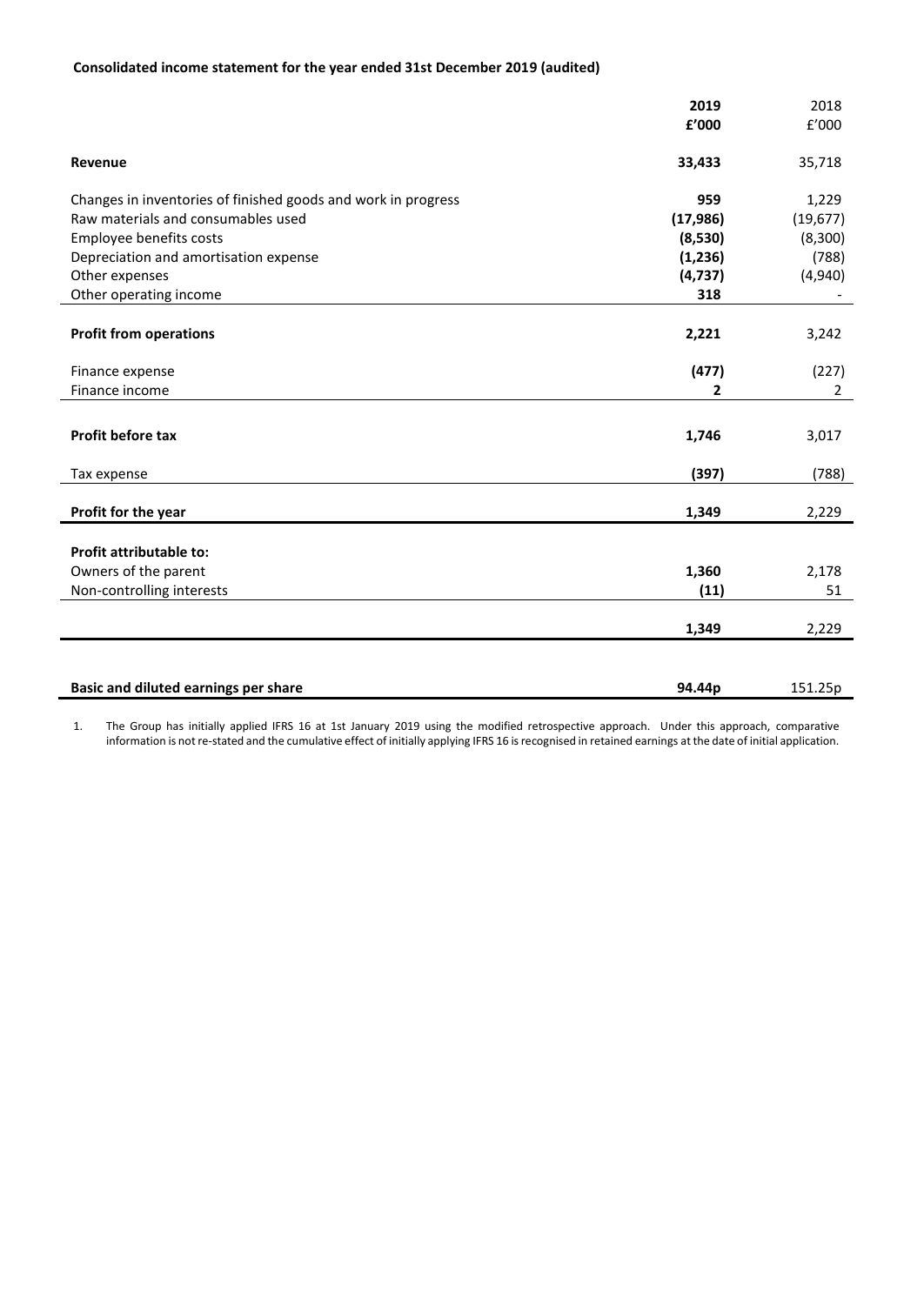# **Consolidated statement of comprehensive income for the year ended 31st December 2019 (audited)**

|                                                                          | 2019<br>f'000 | 2018<br>f'000 |
|--------------------------------------------------------------------------|---------------|---------------|
|                                                                          |               |               |
| Profit for the year                                                      | 1,349         | 2,229         |
| Items that will not be reclassified subsequently to profit or loss       |               |               |
| Net pension remeasurement gain on post employment benefits               | 178           | 76            |
| Items that may be reclassified subsequently to profit or loss            |               |               |
| Foreign exchange (losses)/gains on re-translation of overseas operations | (323)         | 206           |
| Other comprehensive income for the year                                  | (145)         | 282           |
|                                                                          |               |               |
| Total comprehensive income for the year                                  | 1,204         | 2,511         |
| Total comprehensive income attributable to:                              |               |               |
| Owners of the parent                                                     | 1,231         | 2,481         |
| Non-controlling interests                                                | (27)          | 30            |
|                                                                          |               |               |
|                                                                          | 1,204         | 2,511         |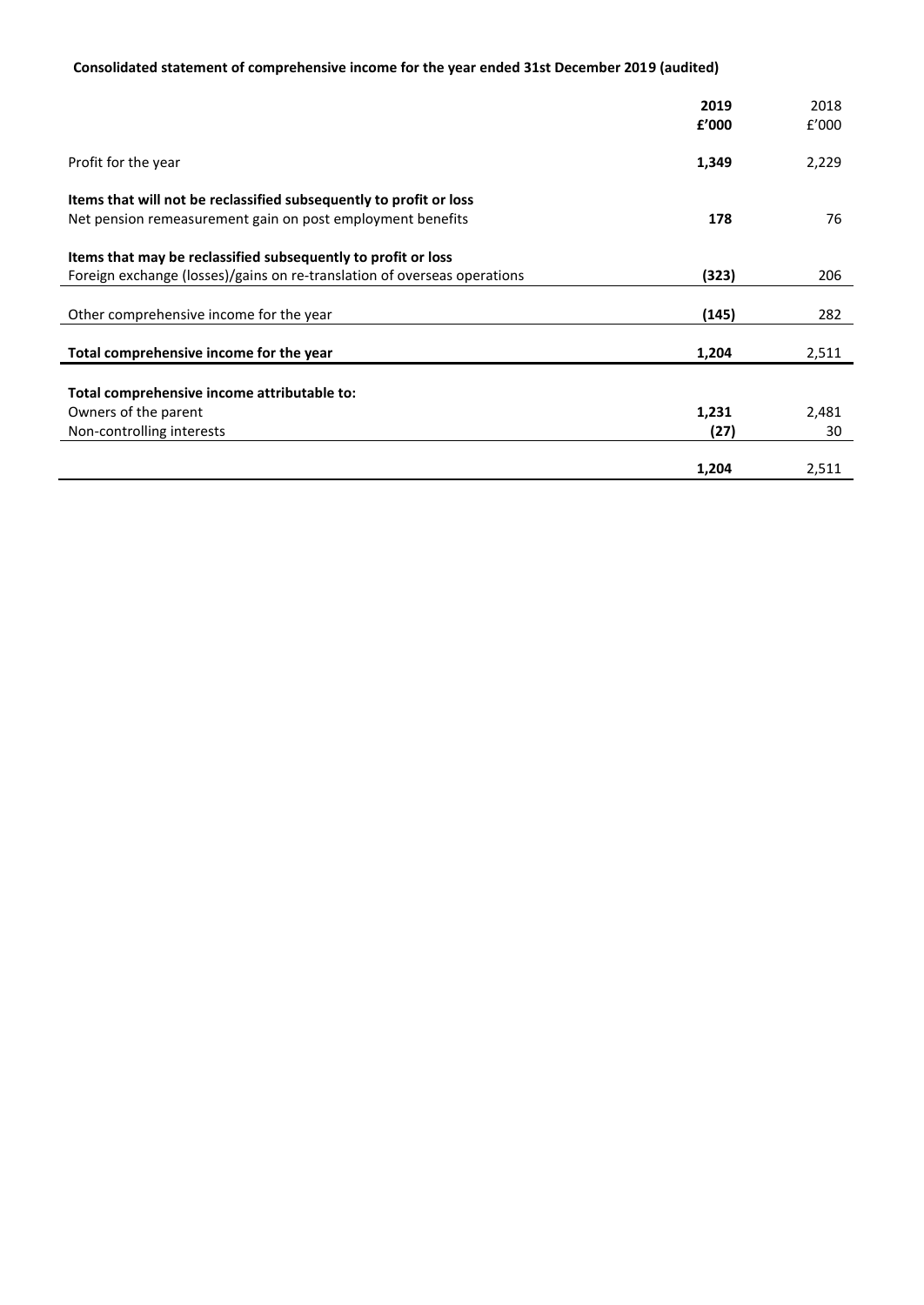# **Consolidated balance sheet at 31st December 2019 (audited)**

|                                                             | 2019   | 2018   |
|-------------------------------------------------------------|--------|--------|
|                                                             | £'000  | f'000  |
| <b>Assets</b>                                               |        |        |
| <b>Non-current assets</b>                                   |        |        |
| Property, plant and equipment                               | 6,824  | 6,232  |
| Intangible assets                                           | 48     | 61     |
| Rights of use assets (see note below)                       | 278    |        |
| Total non-current assets                                    | 7,150  | 6,293  |
|                                                             |        |        |
| <b>Current assets</b>                                       |        |        |
| Inventories                                                 | 8,573  | 7,872  |
| Trade and other receivables                                 | 5,697  | 6,820  |
| Cash and cash equivalents                                   | 1,679  | 2,313  |
| Total current assets                                        | 15,949 | 17,005 |
|                                                             |        |        |
| <b>Total assets</b>                                         | 23,099 | 23,298 |
|                                                             |        |        |
| <b>Liabilities</b>                                          |        |        |
| <b>Current liabilities</b>                                  |        |        |
| Bank overdraft                                              | 1,016  | 832    |
| Trade and other payables                                    | 3,808  | 5,493  |
| Other financial liabilities                                 | 2,163  | 1,870  |
| Corporation tax liability                                   | 19     | 249    |
| <b>Total current liabilities</b>                            | 7,006  | 8,444  |
|                                                             |        |        |
| <b>Non-current liabilities</b>                              |        |        |
| <b>Financial liabilities</b>                                | 1,384  | 1,256  |
| Deferred income tax liability                               | 360    | 265    |
| Total non-current liabilities                               | 1,744  | 1,521  |
|                                                             |        |        |
| <b>Total liabilities</b>                                    | 8,750  | 9,965  |
|                                                             |        |        |
| <b>Total net assets</b>                                     | 14,349 | 13,333 |
|                                                             |        |        |
| Share capital                                               | 360    | 360    |
| Capital reserve                                             | 257    | 257    |
| Foreign exchange reserve                                    | (6)    | 301    |
| Retained earnings                                           | 14,084 | 12,734 |
| Total equity attributable to the shareholders of the parent | 14,695 | 13,652 |
| Non-controlling interests                                   | (346)  | (319)  |
|                                                             |        |        |
| <b>Total equity</b>                                         | 14,349 | 13,333 |

1. The Group has initially applied IFRS 16 at 1st January 2019 using the modified retrospective approach. Under this approach, comparative information is not re-stated and the cumulative effect of initially applying IFRS 16 is recognised in retained earnings at the date of initial application.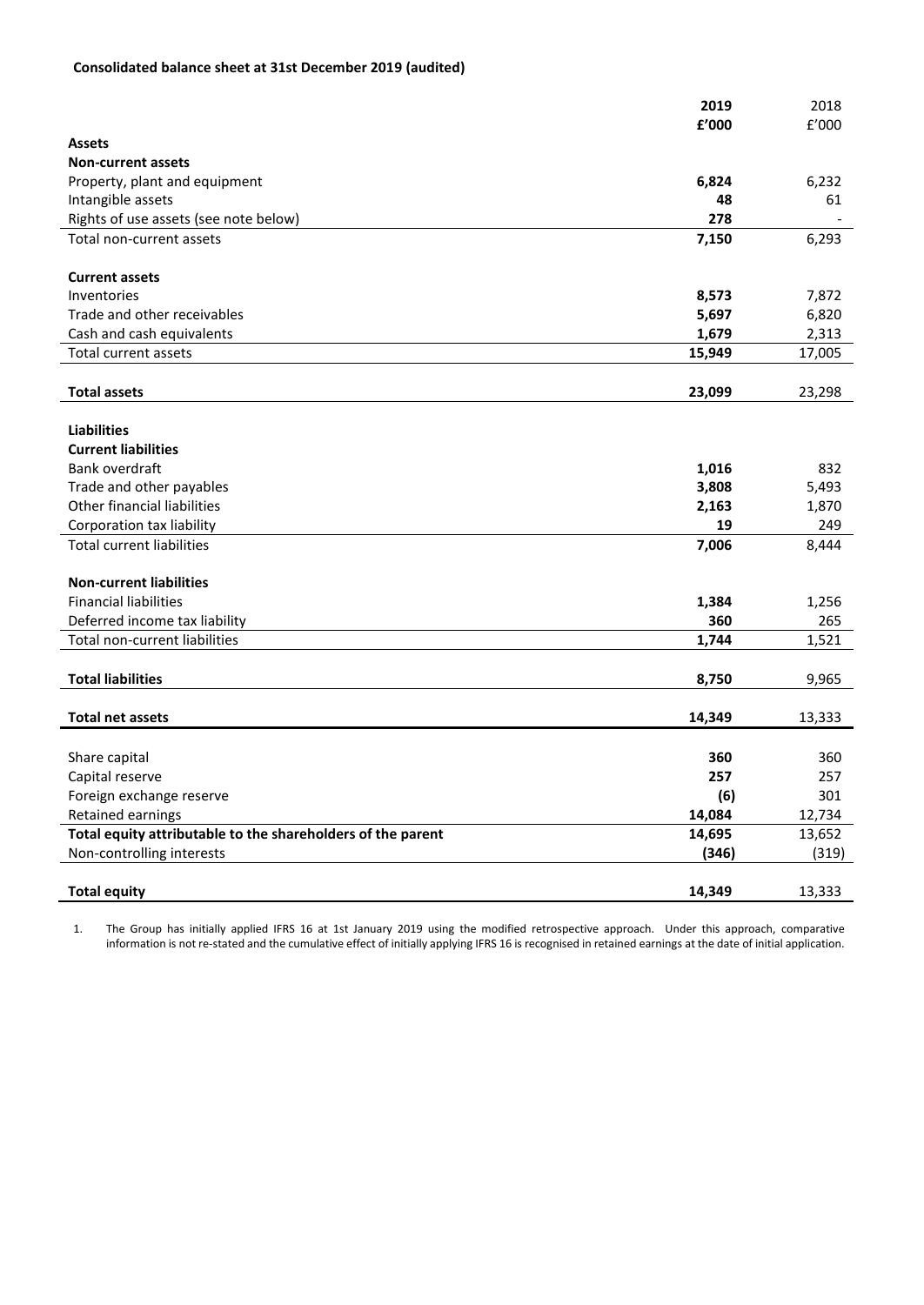# **Consolidated cash flow statement for the year ended 31st December 2019 (audited)**

|                                                                                  | 2019           | 2018           |
|----------------------------------------------------------------------------------|----------------|----------------|
|                                                                                  | f'000          | f'000          |
| <b>Operating activities</b>                                                      |                |                |
| Net profit                                                                       | 1,349          | 2,229          |
| Adjustments for:                                                                 |                |                |
| Depreciation and amortisation                                                    | 1,236          | 788            |
| Foreign exchange (losses)/gains                                                  | (255)          | 158            |
| Finance income                                                                   | (2)            | (2)            |
| Finance expense                                                                  | 477            | 227            |
| Loss on sale of land and buildings, plant, machinery and motor vehicles          | (12)           | 15             |
| Adjustment in respect of defined benefits scheme                                 | 93             | 158            |
| Income tax expense                                                               | 397            | 788            |
| Income taxes paid                                                                | (451)          | (871)          |
|                                                                                  | 1,483          | 1,261          |
| Operating profit before changes in working capital and provisions                | 2,832          | 3,490          |
| Decrease/(increase) in trade and other receivables                               | 1,044          | (580)          |
| Increase in inventories                                                          | (701)          | (1, 441)       |
| (Decrease)/increase in trade and other payables                                  | (1, 499)       | 977            |
|                                                                                  | (1, 156)       | (1,044)        |
| Cash generated from operations                                                   | 1,676          | 2,446          |
| <b>Investing activities</b>                                                      |                |                |
| Purchases of property, plant, machinery and motor vehicles and intangible assets | (1,660)        | (1,767)        |
| Sale of land and buildings, plant, machinery and motor vehicles                  | 27             | 32             |
| Interest received                                                                | $\overline{2}$ | $\overline{2}$ |
|                                                                                  | (1,631)        | (1,733)        |
| <b>Financing activities</b>                                                      |                |                |
| Proceeds from long term borrowings                                               | 728            | 792            |
| Repayment of borrowings                                                          | (459)          | (349)          |
| Repayment of hire purchase creditors                                             | (281)          | (276)          |
| Repayment of lease liabilities                                                   | (210)          |                |
| Bank interest paid                                                               | (426)          | (198)          |
| Lease interest paid                                                              | (48)           |                |
| Hire purchase interest paid                                                      |                | (29)           |
| Dividends paid                                                                   | (167)          | (153)          |
|                                                                                  | (863)          | (213)          |
| (Decrease)/increase in cash and cash equivalents                                 | (818)          | 500            |
| Cash and cash equivalents, beginning of period                                   | 1,481          | 981            |
| Cash and cash equivalents, end of period                                         | 663            | 1.481          |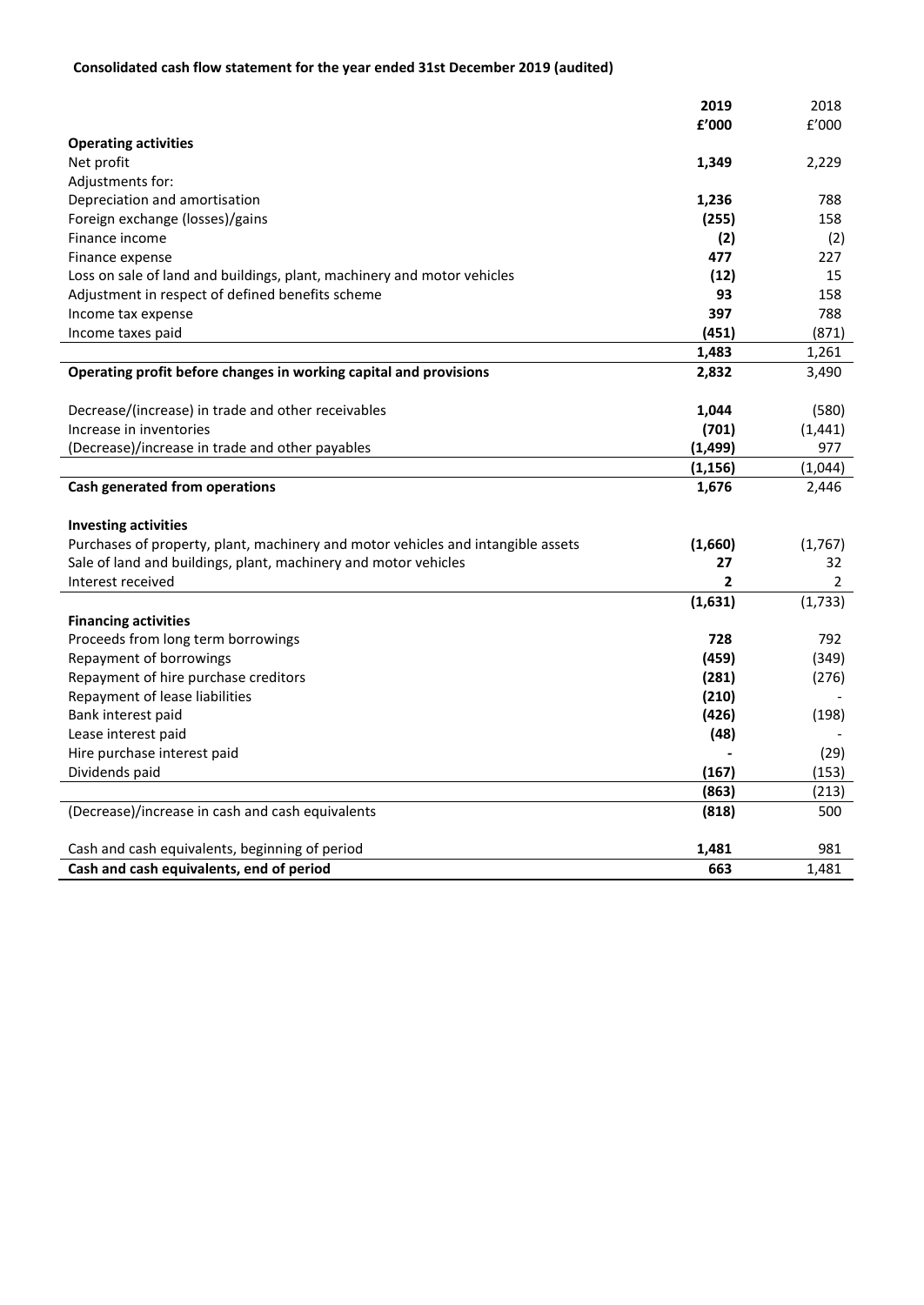# **Consolidated statement of changes in equity for the year ended 31st December 2019 (audited)**

|                                              |                                    |                             | Foreign                             |                                      |                | Non-                                            |                                 |
|----------------------------------------------|------------------------------------|-----------------------------|-------------------------------------|--------------------------------------|----------------|-------------------------------------------------|---------------------------------|
|                                              | <b>Share</b><br>Capital<br>£'000   | Capital<br>Reserve<br>£'000 | <b>Exchange</b><br>Reserve<br>£'000 | Retained<br><b>Earnings</b><br>£'000 | Total<br>£'000 | <b>Controlling</b><br><b>Interests</b><br>£'000 | Total<br><b>Equity</b><br>£'000 |
| Balance at 1st January 2018                  | 360                                | 257                         | 74                                  | 10,633                               | 11,324         | (349)                                           | 10,975                          |
| Comprehensive income                         |                                    |                             |                                     |                                      |                |                                                 |                                 |
| Profit                                       |                                    |                             |                                     | 2,178                                | 2,178          | 51                                              | 2,229                           |
| Other comprehensive income                   |                                    |                             |                                     |                                      |                |                                                 |                                 |
| Net pension remeasurement gain               |                                    |                             |                                     |                                      |                |                                                 |                                 |
| recognised directly in equity                |                                    |                             |                                     | 76                                   | 76             |                                                 | 76                              |
| Foreign exchange losses on re-translation    |                                    |                             |                                     |                                      |                |                                                 |                                 |
| of overseas subsidiaries consolidated        |                                    |                             |                                     |                                      |                |                                                 |                                 |
| operations                                   |                                    |                             | 227                                 |                                      | 227            | (21)                                            | 206                             |
| Total other comprehensive income             |                                    |                             | 227                                 | 76                                   | 303            | (21)                                            | 282                             |
| Total comprehensive income                   |                                    | $\overline{\phantom{a}}$    | 227                                 | 2,254                                | 2,481          | 30                                              | 2,511                           |
| <b>Transactions with owners</b>              |                                    |                             |                                     |                                      |                |                                                 |                                 |
| Dividends                                    |                                    |                             |                                     |                                      |                |                                                 |                                 |
| Total transactions with owners               | L.                                 | $\sim$                      | $\overline{\phantom{a}}$<br>L.      | (153)<br>(153)                       | (153)<br>(153) | $\overline{a}$                                  | (153)<br>(153)                  |
|                                              |                                    |                             |                                     |                                      |                |                                                 |                                 |
| Balance at 1st January 2019                  | 360                                | 257                         | 301                                 | 12,734                               | 13,652         | (319)                                           | 13,333                          |
| Comprehensive income                         |                                    |                             |                                     |                                      |                |                                                 |                                 |
| Profit                                       |                                    |                             |                                     | 1,360                                | 1,360          | (11)                                            | 1,349                           |
| Other comprehensive income                   |                                    |                             |                                     |                                      |                |                                                 |                                 |
| Net pension remeasurement gain               |                                    |                             |                                     |                                      |                |                                                 |                                 |
| recognised directly in equity                |                                    |                             |                                     | 178                                  | 178            |                                                 | 178                             |
| Foreign exchange gains on re-translation     |                                    |                             |                                     |                                      |                |                                                 |                                 |
| of overseas subsidiaries consolidated        |                                    |                             | (307)                               | $\qquad \qquad \blacksquare$         | (307)          | (16)                                            | (323)                           |
| operations                                   |                                    |                             |                                     |                                      |                |                                                 |                                 |
| Total other comprehensive income             | $\overline{a}$                     | $\blacksquare$              | (307)                               | 178                                  | (129)          | (16)                                            | (145)                           |
| Total comprehensive income                   | $\blacksquare$                     | $\blacksquare$              | (307)                               | 1,538                                | 1,231          | (27)                                            | 1,204                           |
|                                              |                                    |                             |                                     |                                      |                |                                                 |                                 |
| <b>Transactions with owners</b><br>Dividends |                                    | $\overline{\phantom{a}}$    | $\overline{\phantom{a}}$            | (167)                                | (167)          | $\qquad \qquad \blacksquare$                    | (167)                           |
| Total transactions with owners               | $\qquad \qquad \blacksquare$<br>÷, | $\overline{\phantom{a}}$    | $\overline{a}$                      | (167)                                | (167)          | $\frac{1}{2}$                                   | (167)                           |
|                                              |                                    |                             |                                     |                                      |                |                                                 |                                 |
| <b>Balance at 31st December 2019</b>         | 360                                | 257                         | (6)                                 | 14,084                               | 14,695         | (346)                                           | 14,349                          |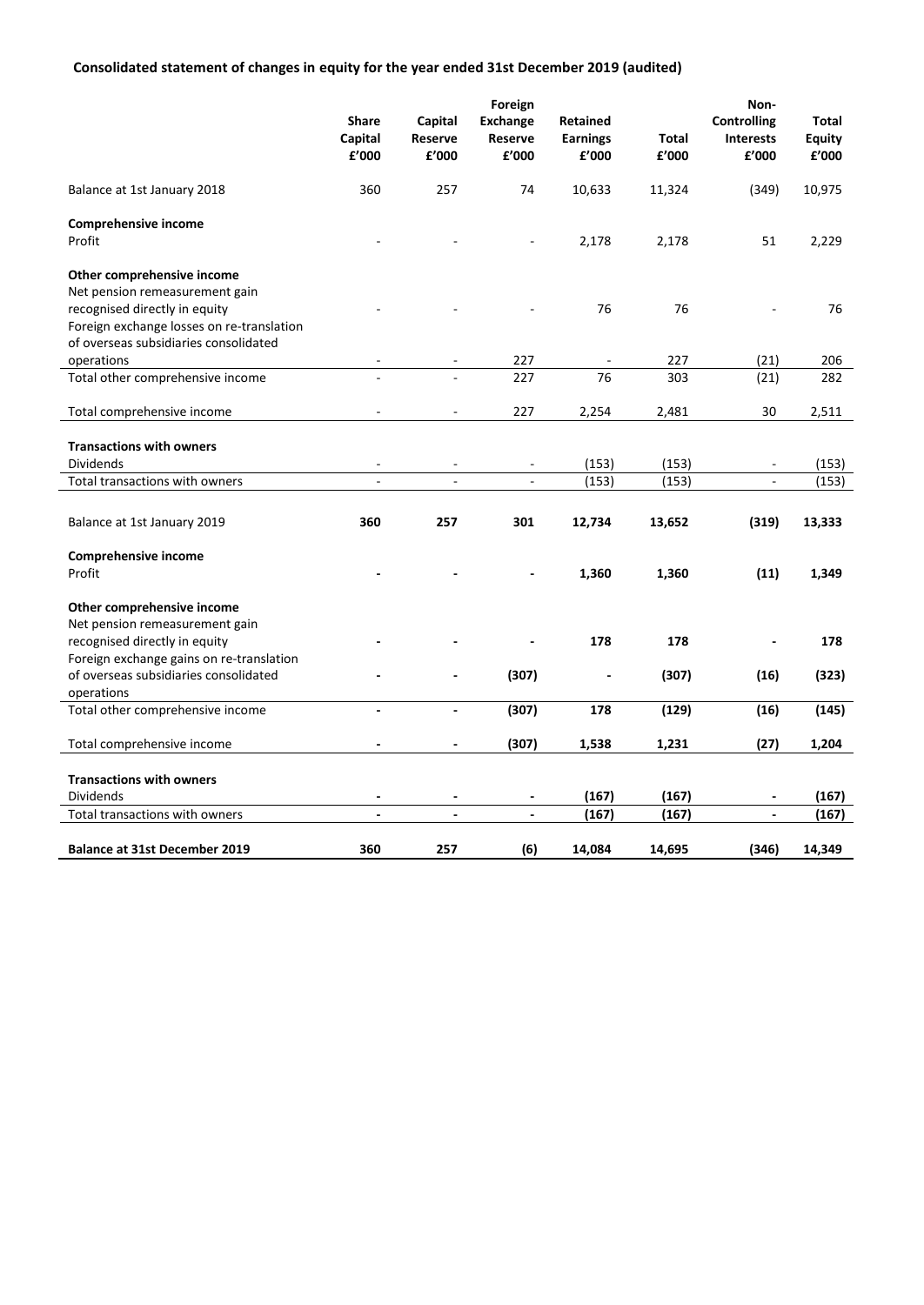## **1. EARNINGS PER SHARE AND DIVIDENDS**

Both the basic and diluted earnings per share have been calculated using the net results attributable to shareholders of Braime Group PLC as the numerator.

The weighted average number of outstanding shares used for basic earnings per share amounted to 1,440,000 shares (2018 – 1,440,000). There are no potentially dilutive shares in issue.

| Dividends paid                                                           | 2019<br>f'000 | 2018<br>f'000 |
|--------------------------------------------------------------------------|---------------|---------------|
| Equity shares                                                            |               |               |
| Ordinary shares                                                          |               |               |
| Interim of 8.00p (2018 – 7.10p) per share paid on 17th May 2019          | 38            | 34            |
| Interim of $3.60p$ (2018 - $3.50p$ ) per share paid on 18th October 2019 | 17            | 17            |
|                                                                          | 55            | 51            |
| 'A' Ordinary shares                                                      |               |               |
| Interim of 8.00p (2018 – 7.10p) per share paid on 17th May 2019          | 77            | 68            |
| Interim of $3.60p$ (2018 - $3.50p$ ) per share paid on 18th October 2019 | 35            | 34            |
|                                                                          | 112           | 102           |
| Total dividends paid                                                     | 167           | 153           |

An interim dividend of 8.00p per Ordinary and 'A' Ordinary share will be paid on 5th June 2020.

## **2. SEGMENTAL INFORMATION**

|                                 | Central | <b>Manufacturing</b> | <b>Distribution</b> | <b>Total</b> |
|---------------------------------|---------|----------------------|---------------------|--------------|
|                                 | 2019    | 2019                 | 2019                | 2019         |
|                                 | £'000   | £'000                | £'000               | £'000        |
| Revenue                         |         |                      |                     |              |
| External                        |         | 3,416                | 30,017              | 33,433       |
| Inter Company                   | 2,104   | 3,440                | 6,224               | 11,768       |
| Total                           | 2,104   | 6,856                | 36,241              | 45,201       |
|                                 |         |                      |                     |              |
| <b>Profit</b>                   |         |                      |                     |              |
| <b>EBITDA</b>                   | 851     | (244)                | 2,850               | 3,457        |
| Finance costs                   | (305)   | (27)                 | (145)               | (477)        |
| Finance income                  |         |                      | $\overline{2}$      | 2            |
| Depreciation and amortisation   | (607)   | (18)                 | (611)               | (1, 236)     |
| Tax expense                     | (114)   | 39                   | (322)               | (397)        |
| (Loss)/profit for the period    | (175)   | (250)                | 1,774               | 1,349        |
|                                 |         |                      |                     |              |
| <b>Assets</b>                   |         |                      |                     |              |
| Total assets                    | 5,529   | 3,657                | 13,913              | 23,099       |
| Additions to non current assets | 1,138   | 76                   | 607                 | 1,821        |
| <b>Liabilities</b>              |         |                      |                     |              |
| <b>Total liabilities</b>        | 852     | 1,768                | 6,130               | 8,750        |